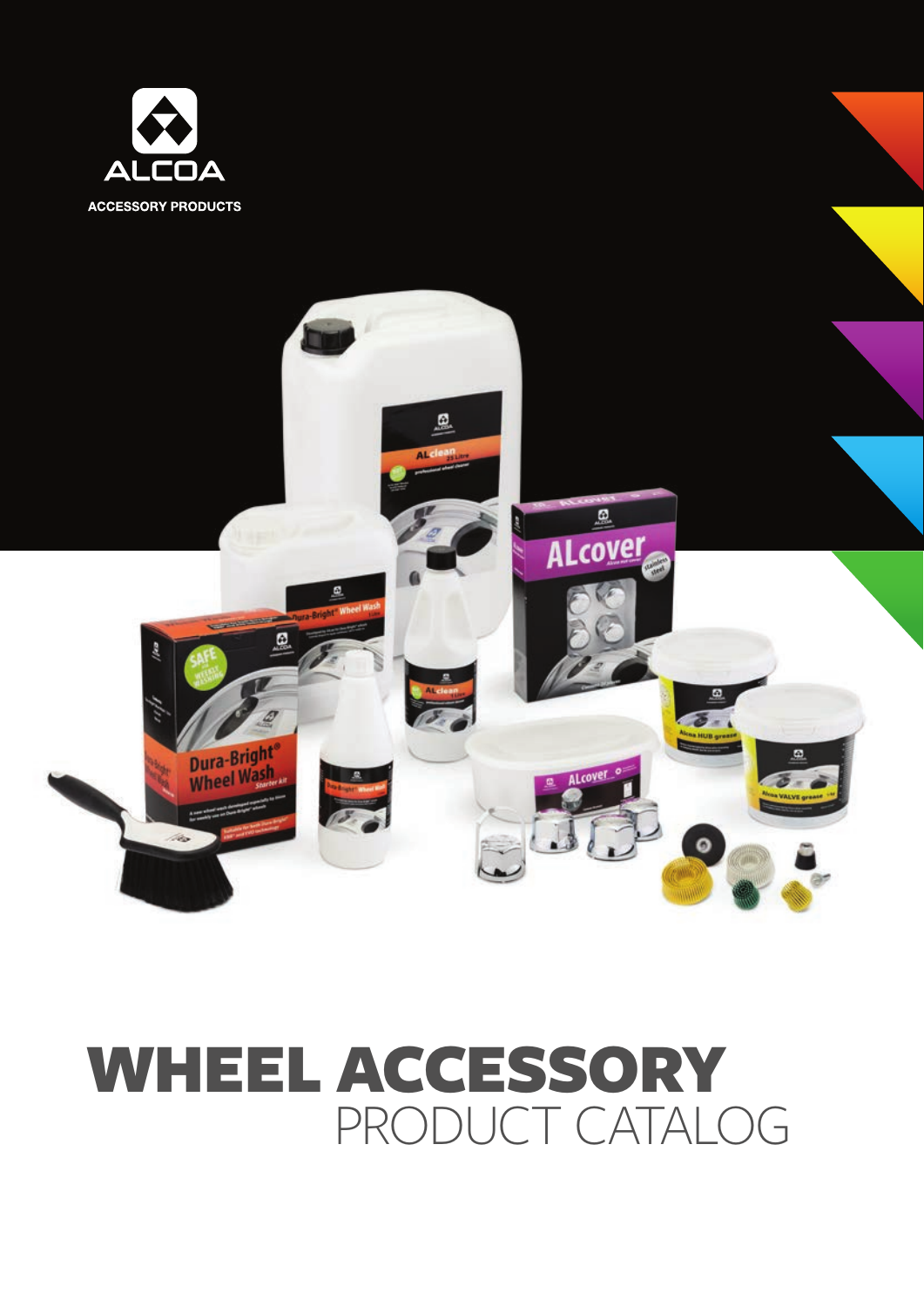### Why accessories for Alcoa Wheels?

- Maintaining your Alcoa Wheels in order to keep them in their best possible condition is and should be a top priority.
- Alcoa Accessory Products have been developed and selected over many years to help maintain the wheels in the best possible condition and ensure a long service life.
- All our accessories are available through our extensive network of authorised Alcoa Wheels distributors For more information visit www.alcoawheelseurope.com and proceed to the contact page.

# TABLE OF CONTENTS

| <b>SECTION 1 - CLEANING</b><br>Dura-Bright® Wheel Wash, ALclean, ALbrush, ALpolish, ALkit4 |  |
|--------------------------------------------------------------------------------------------|--|
| <b>SECTION 2 - MAINTENANCE</b><br>HUBgrease, VALVEgrease, Discmates, Bristle Disc          |  |
| <b>SECTION 3 - APPEARANCE</b><br>ALcovers, ALgrip                                          |  |
| SECTION 4 - WHEEL NUTS                                                                     |  |
| SECTION 5 - VALVES                                                                         |  |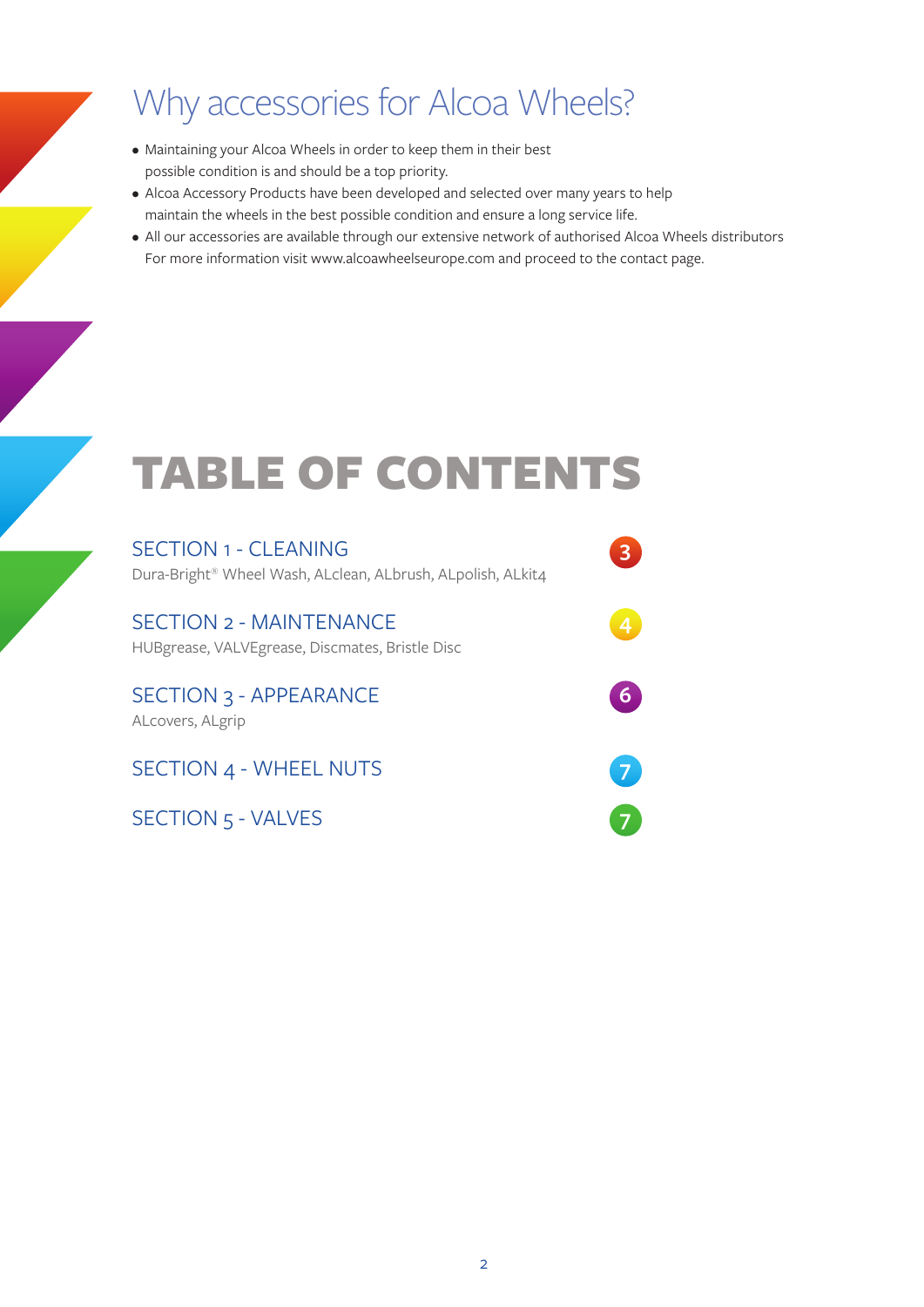# SECTION 1 - Cleaning

### DURA-BRIGHT® WHEEL WASH

The exclusive solution for safely cleaning your Dura-Bright® treated wheels. Suitable for weekly use on both XBR® and EVO technology.

Our Dura-Bright® Wheel Wash was especially designed to provide the assurance to customers that they are cleaning their wheels with a safe cleaning solution while providing additional benefits.

- Helps to prevent the build-up of brake dust resin and copper glow
- No risk of damaging wheels with harsh chemicals
- No need to dilute
- Use approximately 150ml per wheel

• Not classified as dangerous goods according CLP and Reach directives Available in:

- Starter kit including a 1L bottle of Dura-Bright® Wheel Wash and one ALbrush2
- 5L container
- 25L container



#### ALCLEAN

A unique wheel cleaner especially developed for Alcoa Wheels with Mirror Polished, Brushed and LvL ONE® finish. Removes oxidation and maintains the shine of the wheel. Removes disc brake dust, salt spray and general stains. For optimal results, use ALpolish after cleaning with ALclean. Available in 1L, 5L and 25L cans. *Note: ALclean can also be used up to twice a year on Dura-Bright® treated wheels when there is a heavy build-up of brake dust. See the Service Manual for Alcoa Wheels and the Dura-Bright® Service Bulletin Edition2.*

#### ALBRUSH2

A premium quality brush with a rubber edge that acts as a bumper to protect wheels from getting damaged during cleaning. Comes with an improved ergonomic grip. Unlike standard brushes, the ALbrush2 is made of 12 cm polyester (PBT) plucked fibres. These soft fibres ensure the best cleaning results and are scratch-free when getting in contact with aluminium wheels.

- Rubber edge to avoid damage of the wheel
- Good absorption of water and soap
- The long fibres and a high number of inserted fibres versus normal brushes



#### ALPOLISH

Polishing paste to restore and maintain the shine of Mirror Polished, Brushed and LvL ONE® Alcoa Wheels. For the best result, use ALpolish after cleaning with ALclean. *Note: Not for use on Dura-Bright® treated wheels.*

#### ALKIT4

A complete kit for cleaning Mirror Polished, Brushed and LvL ONE® Alcoa Wheels. Includes a 1L bottle of ALclean, ALpolish, ALfinish and ALbrush2. Available with manual in several languages.



#### *Before cleaning*



*After cleaning*



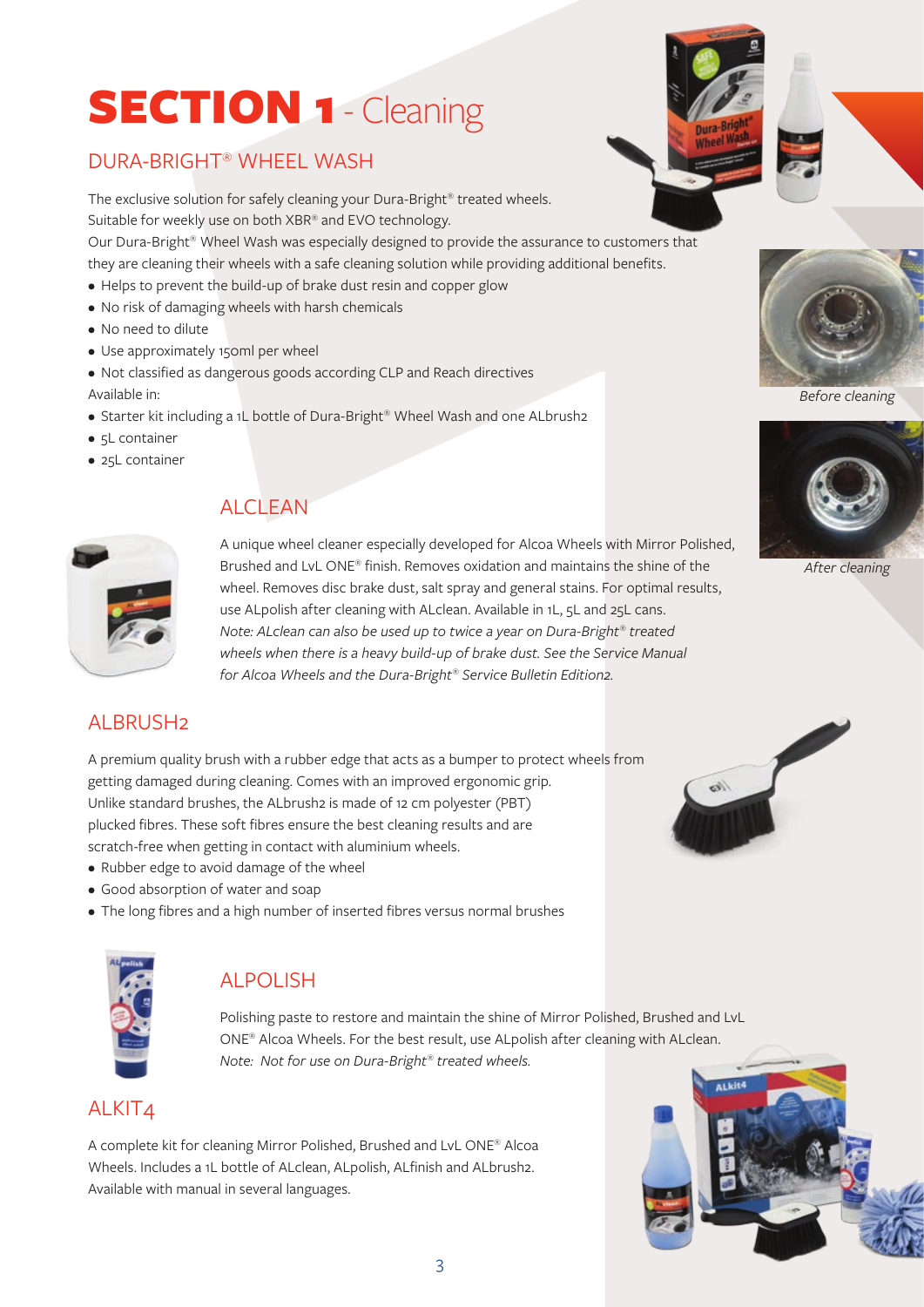### SECTION 2 - Maintenance

#### **VALVEGREASE**

A lithium based grease that acts as a corrosion inhibitor when mounting/replacing valves. The grease has no adverse effects on the rubber grommet of the valve and helps prevent air leakage over time. VALVEgrease is also used in our manufacturing facility for pre-lubrication of the valves and valve hole area.

- Prevents corrosion in the valve hole area
- Tested on all valves mounted on Alcoa Wheels
- Easy to apply
- Water resistant
- Not to be used for mounting
- 1kg container

*It is highly recommended to fit a new valve every time a new tire is mounted to avoid a build-up of corrosion and leakage in the valve hole area. See the Service Manual for Alcoa Wheels for more information on cleaning the valve hole area, replacing valves and valve torque.*





### **HUBGREASE**



A brand new mineral oil based grease for use when mounting Alcoa Wheels. The grease helps

to prevent corrosion and does not mark the surface of the wheel.

When wheels are in service, dirt and other foreign matter collects around the wheel and hub area. With the addition of water and road-salt, corrosion around the centre bore of the wheel can occur. This also leads to wheels getting stuck to the hubs, making it extremely difficult to remove them.

*Note: not for tire fitting use or on valves.*

Using HUBgrease helps to overcome these issues and prevents maintenance issues.

- Prevents galvanic corrosion on the hub bore
- High heat resistant up to 150°C
- Easy to apply
- Oxidation stability
- Water resistant
- 1kg container



*Do NOT lubricate the face of the hub, wheel face or brake drum.*

*lube here*

*lube here lube here*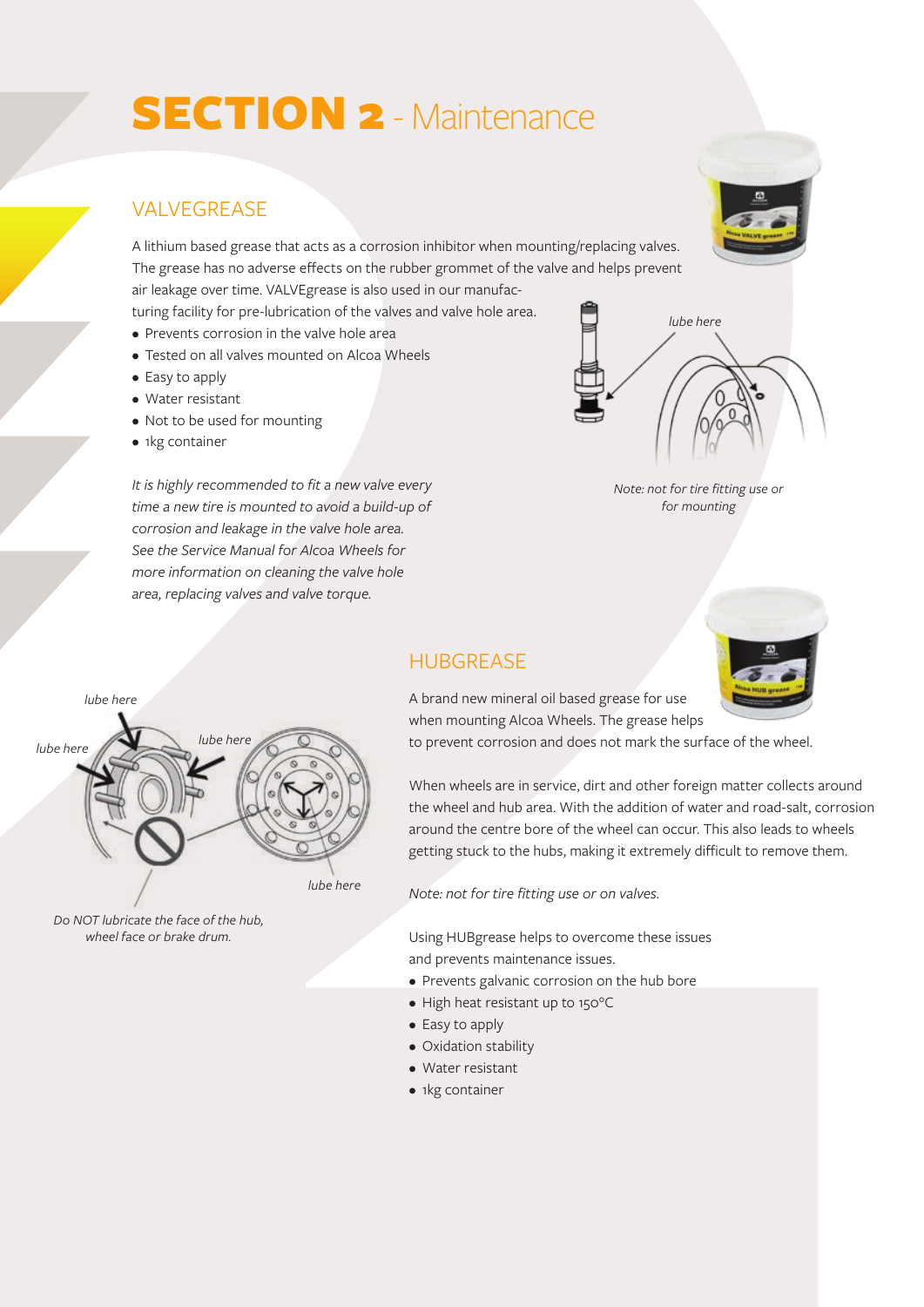#### **DISCMATES**

This product helps to prevent corrosion build up between steel and aluminium wheels and between the steel hub and aluminium wheels, therefore reducing maintenance issues. It can also be used to protect the wheel's mounting surface from cosmetic damage.

Fitting Discmates between twinned Dura-Bright® wheels will also reduce the surface damage between them.

Available for wheels with 10 bolt holes, 335 mm bolt circle diameter, 22 mm studs.

#### BRISTLE DISCS



Bristle discs are a key maintenance product to help keep your Alcoa Wheels in the best possible condition. They are ideal for cleaning mating faces, bead seats, spigots or centring edges of the hub. They are also suitable for removing sharp edges caused by rim flange wear or general corrosion, oxidation and dirt and can be used on most right angle tools. The pad is a removable disc holder. They are internally treaded to receive any standard 6.3mm 20 thread shaft. Depending on the type of air pressure tool used, the Ø6.3mm  $(1/4")$ shank can be used as an adaptor to mount the pad on the tool - see picture.

Available in soft, medium and hard bristles and in 2 diameters ( $\varnothing$ 25 and  $\varnothing$  50 mm). White discs: Soft- special for treating aluminium parts Yellow discs: Medium Hard - to remove medium oxidation Green discs: Hard - to remove excessive oxidation

#### **Use the smaller disc**

• to remove traces of rust, oxides and dust on spigots and to centre edges of the hub as well as the inner side of the hub bore of the wheel

#### **Use the 50mm Ø disc**

• to clean the larger parts of the wheel and to clean the hub

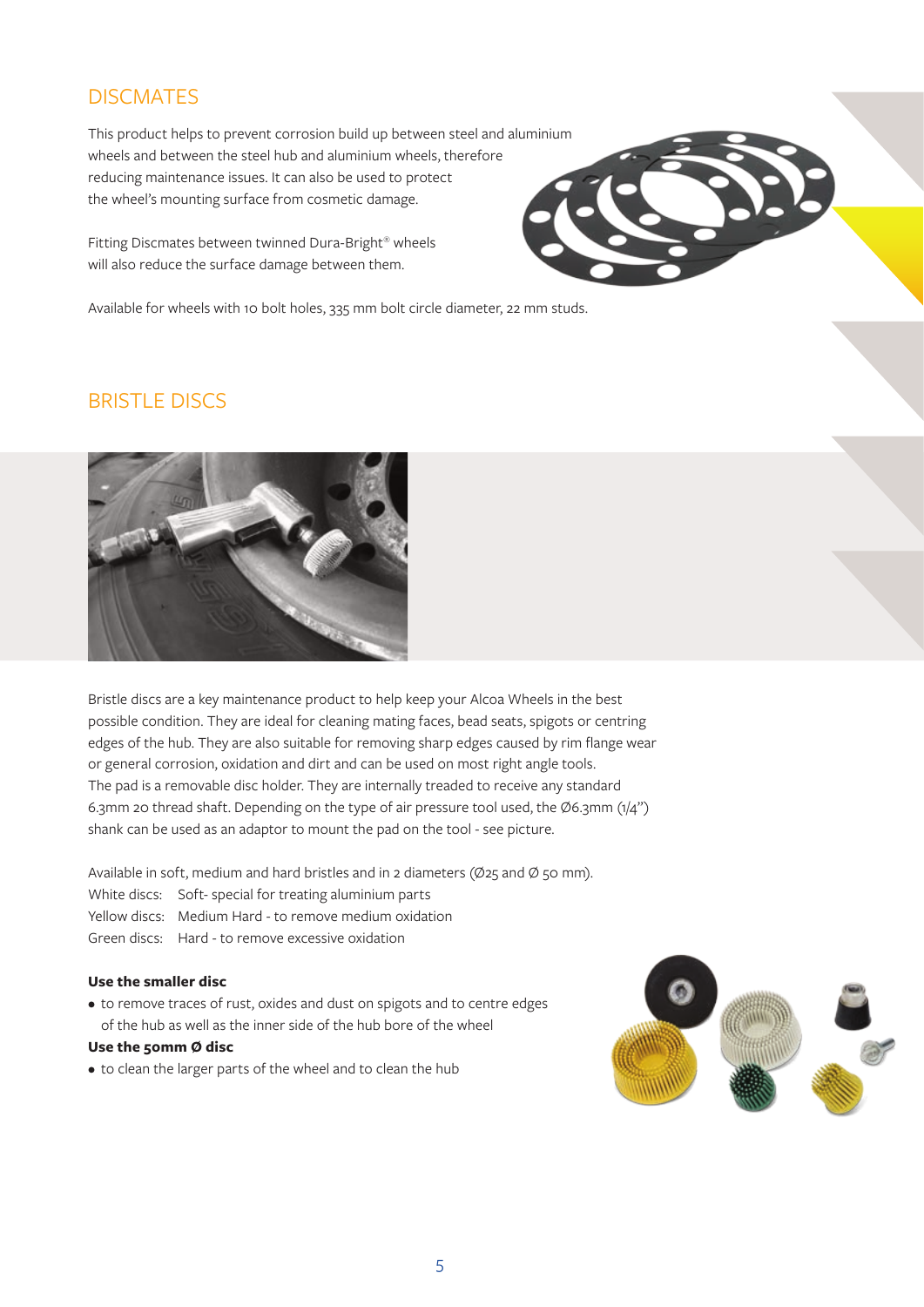## SECTION 3 - Appearance



#### STAINLESS STEEL ALCOVERS

High quality stainless steel cap nut covers with an embossed Alcoa Wheels logo. Available for M22 sleeved wheel nuts with 32 and 33 mm hex.

- No discoloured or loose lenses
- Shortened edge to avoid contact with the wheel and avoid damage on Dura-Bright® treated wheels
- Inner clearance of the cover is 41mm

Available in a box of 20 covers.





#### CHROMED PLASTIC ALCOVERS

High quality chrome-plated plastic covers with an embossed Alcoa Wheels logo. Universal for both 32 and 33 mm M22 sleeved nuts.

- Designed with a patented system ensuring easy mounting and demounting
- Supplied with a removal tool which can be used to remove the covers when a wheel cover is fitted

Available in a box of 20 covers and 1 extraction tool.

#### ALGRIP

A handy tool for applying and removing stainless steel nut covers.



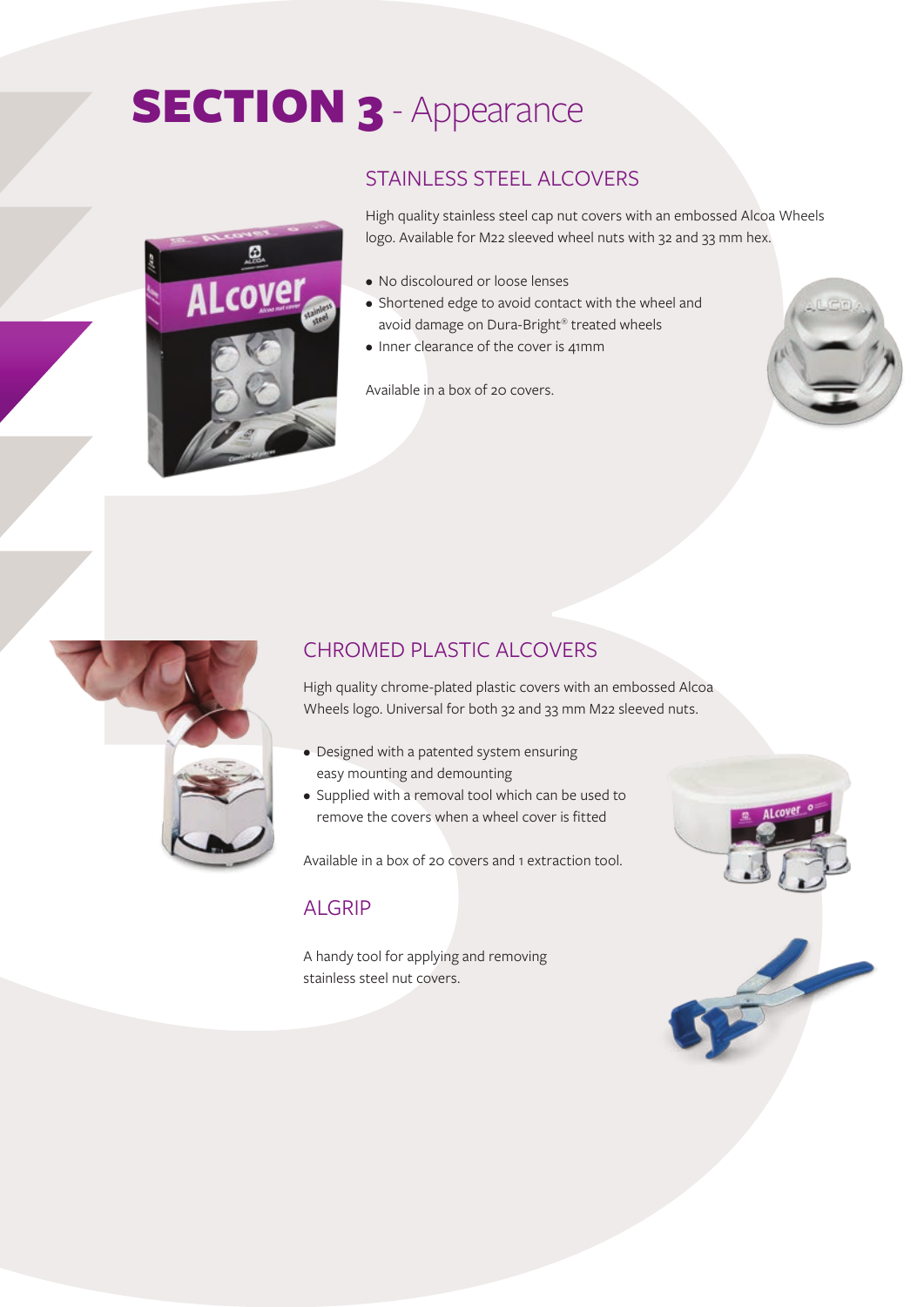### SECTION 4 - Wheel nuts

### WHEEL NUTS

Wheel nuts are a vital part of securing the wheel to the hub. Alcoa Wheels nuts have unique design features and benefits over cheaper alternatives:

- The washer design improves retention and clamping force
- The washer nut contact area is designed and manufactured to reduce friction to a minimum
- Lubrication of the washer is highly recommended
- The Geomet / Dacromet<sup>®</sup> coating helps to prevent corrosion
- The M22 sleeve prevents damage caused by torqueing long sleeved nuts to inner wheels at dual fitment
- The higher hex helps prevent torqueing wrenches slipping which can possibly cause injuries to operators and damage to wheels
- The nut is designed so that the insert is securely fitted
- The Alcoa Wheels inserts can be ordered separately

*See the Service Manual for Alcoa Wheels for more information on mounting instructions, torque, lubrication and thread engagement.*



### SECTION 5 - Valves

#### VALVES

All Alcoa Wheels are mounted with nickel plated valves, except for 22.5"x17.00" Alcoa Wheels. The nickel coating, the special black T-shape grommet and the integral plastic washer of the hexagonal nut reduce the risk of galvanic corrosion between the valve and the wheel.

The valves have a slotted dust cap and a hex base which offers more grip and enable easy replacement with the use of a screwdriver or wrench.

It is advisable to change valves every time tires are changed. Use Alcoa Wheels VALVEgrease to lubricate the valve and valve hole area in order to prevent corrosion around the valve hole which can lead to air loss.

There is also a 150 mm POM plastic extension valve including a dust cap which enables tyre pressure checks of the inner tyre of a regular dual fitment.

*Note: do not use HUBgrease on valves.*

*More information about replacing valves can be found in the Service Manual for Alcoa Wheels.*